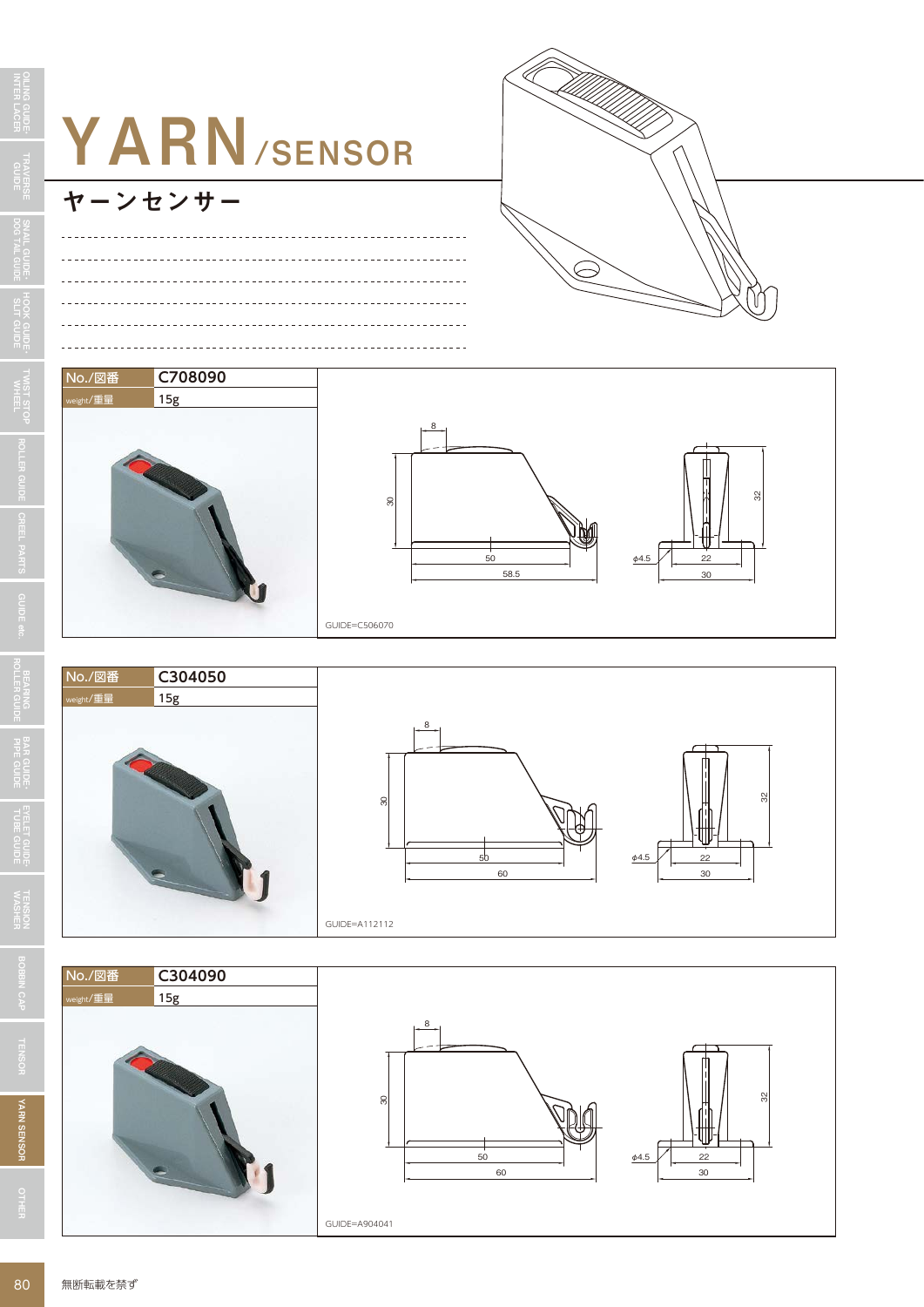











**TRAVERSE**<br>GUIDE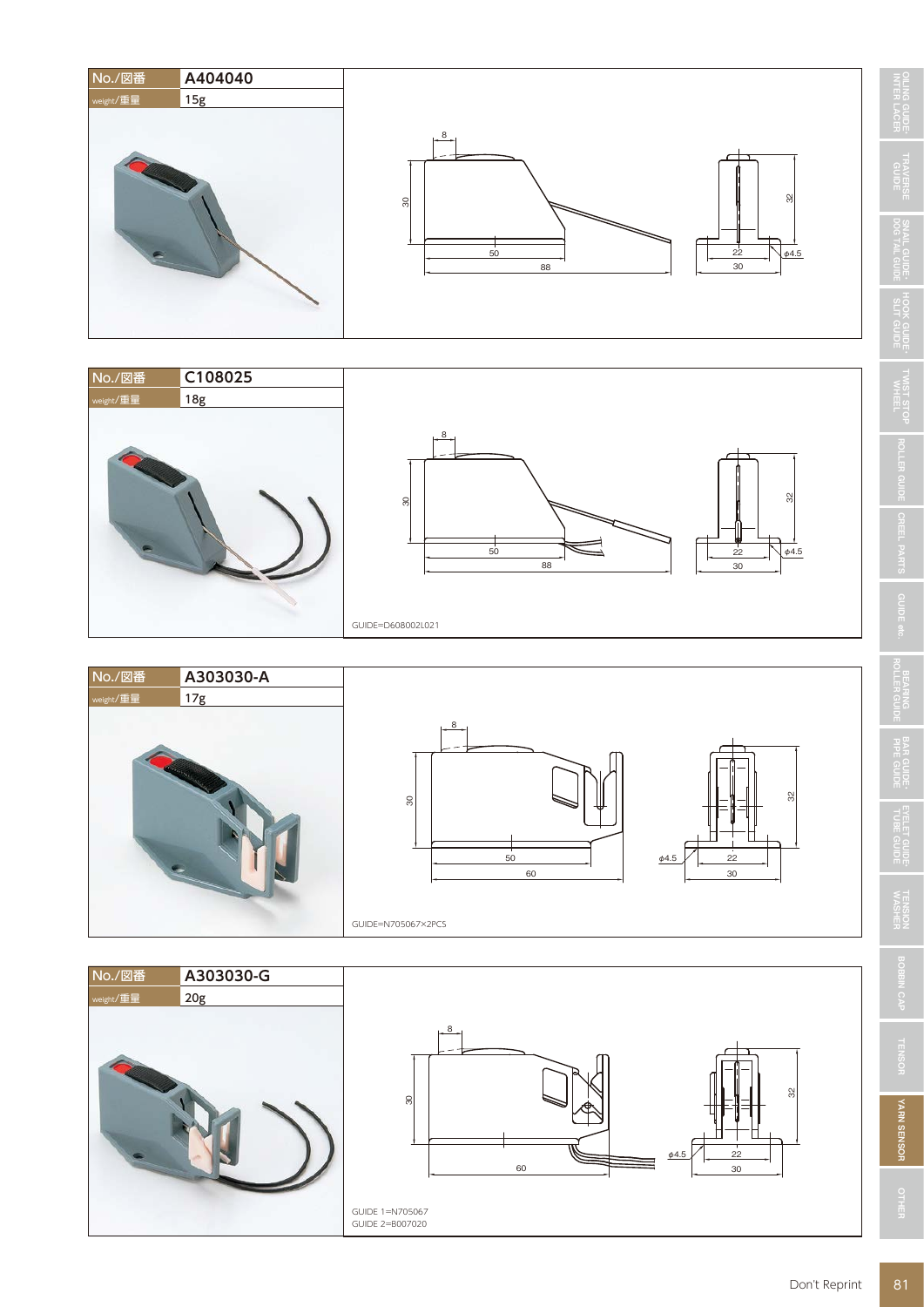## YARN SENSOR ヤーンセンサー



| No./図番                                              | N705060-N        |                                                                                                      |
|-----------------------------------------------------|------------------|------------------------------------------------------------------------------------------------------|
| weight/重量<br>$\bullet$                              | 22g              | $8-$<br>57<br>$\frac{55}{25}$<br>$\phi4.5$<br>22<br>60<br>30<br>GUIDE=N705067×2PCS                   |
| No./図番<br>weight/重量<br>$\mathbf{u}$<br>$\mathbf{R}$ | N705060-B<br>25g | 8<br>8 <sup>5</sup><br>51<br>⊛<br>$\phi$ 4.5<br>22<br>60<br>30<br>GUIDE 1=N705067<br>GUIDE 2=B007020 |
|                                                     |                  |                                                                                                      |
|                                                     |                  |                                                                                                      |
|                                                     |                  |                                                                                                      |
| $- -$                                               |                  |                                                                                                      |
|                                                     |                  |                                                                                                      |